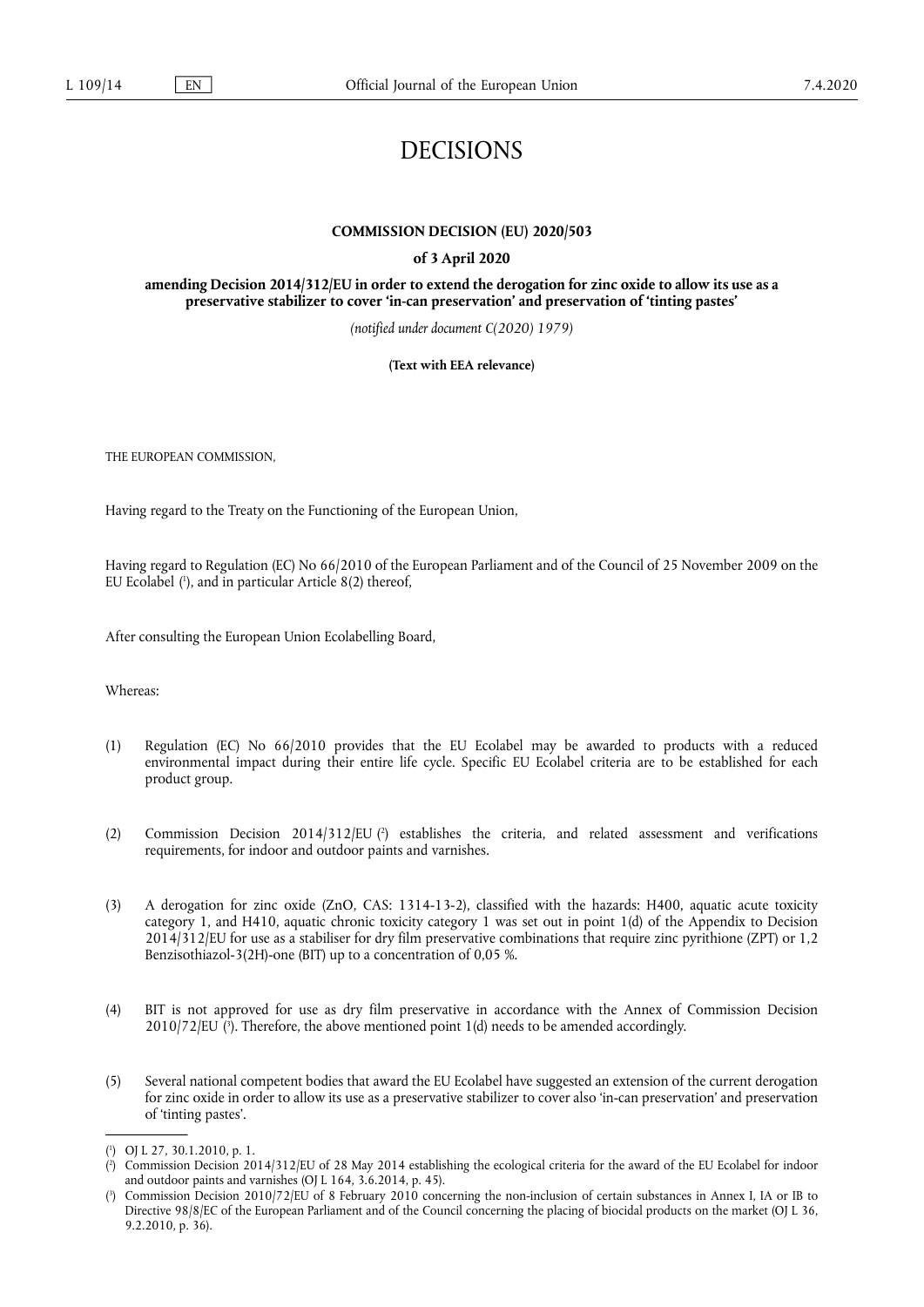- (6) In line with the conclusions of the EU Ecolabel Fitness check (REFIT) of 30 June 2017, the Commission services, together with the EU Ecolabelling Board, assessed the relevance of this amendment to guarantee a high uptake of the scheme for this product group. Public stakeholders have also been consulted.
- (7) Based on information available from suppliers and paint manufacturers, ZnO is used for stabilizing purposes within paints and varnishes in combination with the two following preservatives: ZPT and BIT, used to fight unwanted microbial growth in paints.
- (8) ZnO provides a stabilizing function to paints in which ZPT and BIT are used as preservatives. ZnO prevents the propensity of ZPT to transchelate with other metal ions, typically iron and calcium, and to form coloured complexes that lead to an unwanted change in colour of the paint. In combinations with BIT, ZnO prevents it from moving from the water phase to the organic phase of paints (e.g. the binder) thus increasing its availability in the water phase where the risk for microbial growth is higher. Without ZnO the paint life-time would be reduced to a few weeks, also reducing its shelf life.
- (9) Decision 2014/312/EU already allows the use of ZPT for the three functions: as in-can preservative, as tinting machine preservative and as dry-film preservative, up to a concentration of 0,05 %, and allows the use of BIT at a concentration of 0,05 % in the final, ready to use, product. It seems therefore appropriate to allow also the use of stabiliser ZnO for the same applications.
- (10) Where ZnO is used to stabilise 'in-can' or 'tinting paste' preservation combinations, impacts on the environment are expected to be lower than where used in dry-film preservation combinations, (already derogated within the current criteria), as a typical dose of ZPT for a dry-film preservation application of an outdoor paint would be approximately 10 times higher in magnitude in comparison to that needed for indoor in-can preservation.
- <span id="page-1-1"></span>(11) Alternatives in use by manufacturers, in the form of other preservation combinations that would not need ZnO for stabilisation purposes, mostly use MIT (2-methyl-2H-isothiazol-3one). However, according to the third paragraph of Article 3 of Commission Regulation (EU) 2018/1480 ( 4 [\), as of 1 May 2020 MIT will be classified, inter alia, as](#page-1-0) Skin Sens 1A with the Hazard statement Code H317 (may cause an allergic skin reaction). This will trigger the hazard classification Skin Sens 1A with the Hazard Statement Code H317 also for the final paint products in which MIT will be used at or above a concentration of 15 ppm. Current scientific research shows that MIT is not effective, as a preservative, if used in concentrations below 15 ppm.
- (12) ZPT, BIT or their combinations are considered the other viable options to replace MIT, but they will be requiring the use of ZnO in all its possible applications.
- (13) Therefore, it is not technically feasible to substitute ZnO.
- (14) Data provided by stakeholders prove that in order to achieve sufficient stabilisation performance, up to 0,030 % ZnO is needed for in-can and tinting preservation combinations containing ZPT while 0,010-0,040 % ZnO is needed in combinations with BIT.
- (15) Decision 2014/312/EU should therefore be amended accordingly.
- (16) The measures provided for in this Decision are in accordance with the opinion of the Committee established by Article 16 of Regulation (EC) No 66/2010,

<span id="page-1-0"></span>[<sup>\(</sup>](#page-1-1) 4 ) Commission Regulation (EU) 2018/1480 of 4 October 2018 amending, for the purposes of its adaptation to technical and scientific progress, Regulation (EC) No 1272/2008 of the European Parliament and the Council on classification, labelling and packaging of substances and mixtures and correcting Commission Regulation (EU) 2017/776 (OJ L 251, 5.10.2018, p. 1).